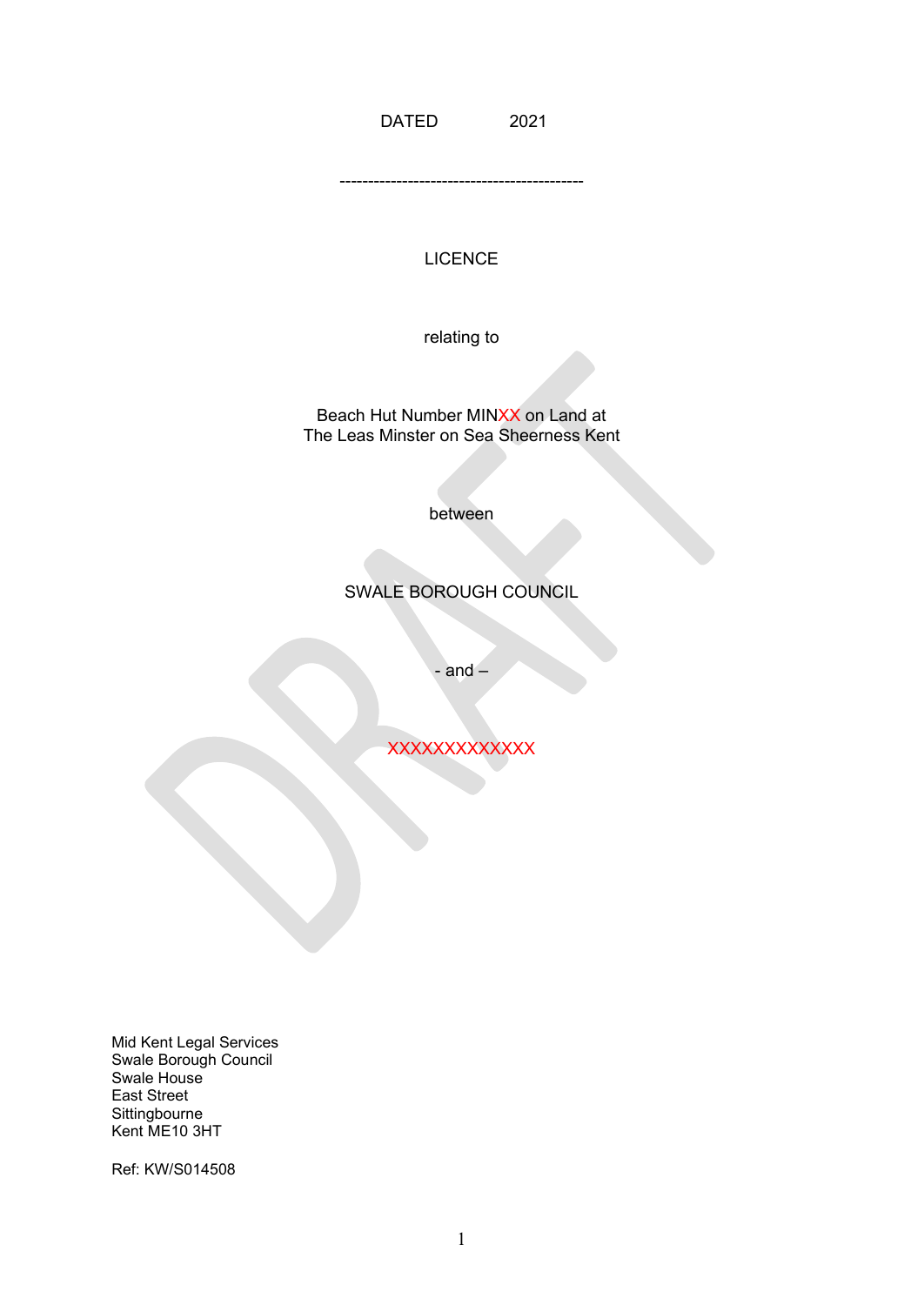## THIS LICENCE is dated

#### PARTIES:

- 1. **SWALE BOROUGH COUNCIL** of Swale House East Street Sittingbourne Kent ME10 3HT (the Council)
- 2. **XXXXXXXXXXXXXXX** of XXXXXXXXXXXXXXXXXXXXXXXXXXXXXX(the Licensee)

WHEREAS:

 The Council is the freehold owner of the land known as The Leas Minster on Sea Sheerness Kent (the Land) which is registered at the Land Registry under title number K947473

The Council has agreed to allow the Licensee to use the Beach Hut (the Beach Hut) which is owned by the Council and is situated on part of the Land (the Site) in accordance with the terms and conditions hereinafter contained

#### NOW THIS DEED WITNESSES as follows:

- 1. In consideration of the annual licence fee of ONE THOUSAND AND EIGHTY ONE unto the Licensee FULL RIGHT and LIBERTY for the Licensee to use and occupy the Beach Hut number MINXX which is situated on the Land as shown edged red on the attached plan for an initial term of three years beginning on and including the date of this licence for an initial term of three years and from year to year until the date on which this licence is determined in accordance with clause 3 and subject to the terms POUNDS AND FIFTY PENCE (£1081.50) if applicable VAT will be applied, payable annually in advance by the Licensee to the Council. The Council HEREBY GRANTS and conditions hereinafter contained
- 2. The Licensee agrees with the Council as follows:
- $2.1$ to pay:
	- (a) to the Council the annual licence fee without any deduction the first such payment to be made on the date hereof and then annually thereafter
	- (b) to the Council business rates when demanded by the Council and to pay any are now or which may at any time during the term of this Licence be assessed other rates taxes duties charges assessments and outgoings whatsoever which charged imposed or payable in respect of the Site and the Land
	- (c) to the Council VAT on the yearly sum and any other sum payable to the Council to the extent lawfully due on any sums demanded by the Council
- 2.2 Not to use the Site or Land otherwise as a private Beach Hut for recreational purposes ancillary to the use of the adjoining beach
- 2.3 Not to store, or allow to be stored anything in the Beach Hut or on the Land or on the Site other than items ancillary to the enjoyment of the beach.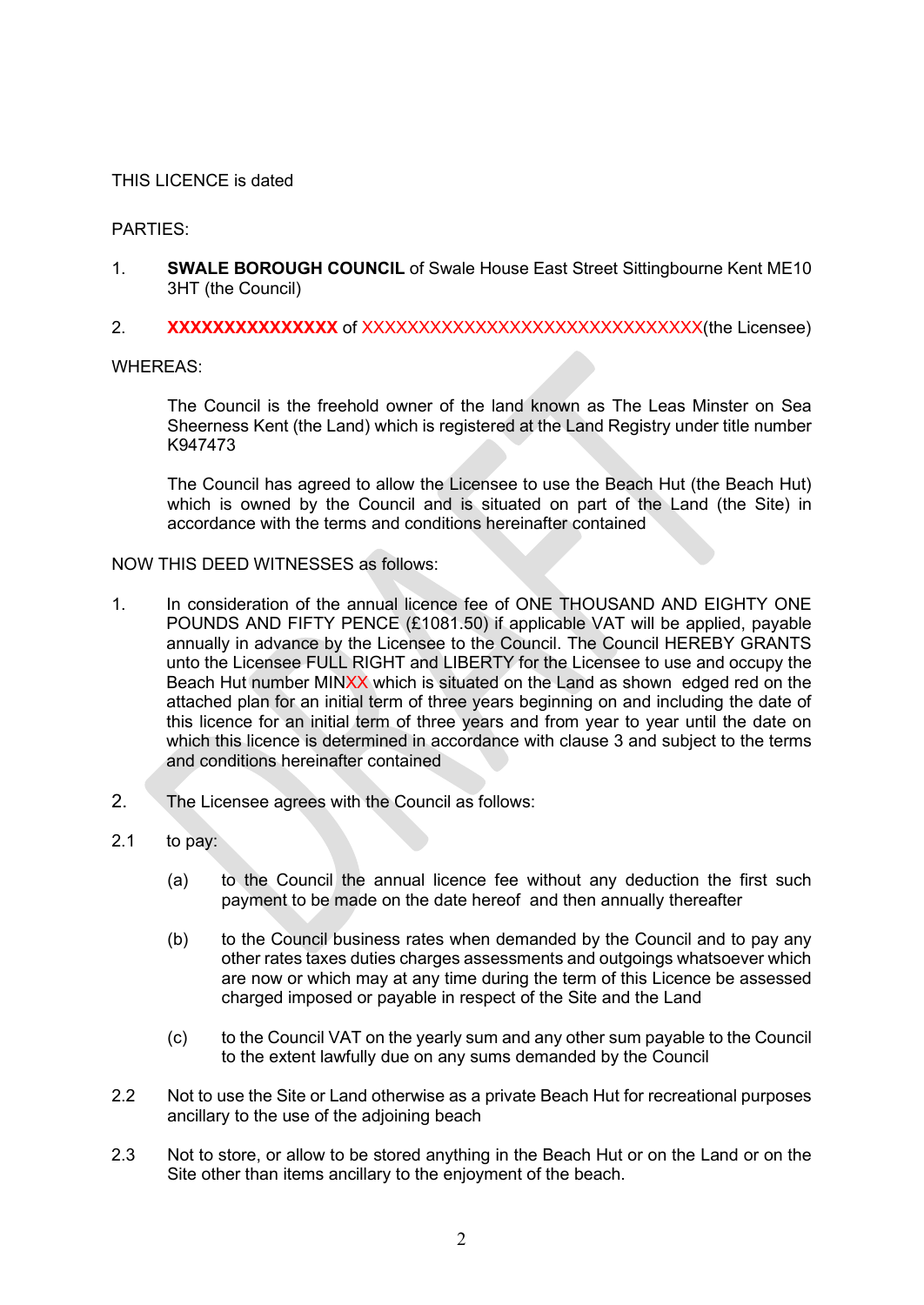- 2.4 Not to store on the Land or on the Site or in the Beach Hut any flammable mixtures including gases
- but must be accompanied by the Licensee at all times and the Licensee must comply 2.5 Not to keep animals on the Site or in the Beach Hut. Dogs are permitted during the day with the Councils Dog Control Orders.
- 2.6 No dogs or other animals may be kept in the beach hut overnight
- 2.7 Not to use or allow to be used the Beach Hut for sleeping overnight
- 2.8 To use the Beach Hut between the hours of 05:00 and 23:00 only
- Licensee for use by the Licensee only to access facilities on the Land or the Site and 2.9 Not to in any way part with the possession of the key provided by the Council to the may only be used by the Licensee within the time set out in clause 2.9 of this Licence.
- 2.10 Take full responsibility for the use and holding of the key and not duplicate the key or permit to be duplicated whether or not proved to be within the Licensees knowledge of duplication
- 2.11 To pay to the Council a deposit of Twenty Five Pounds (£25) towards the keys to the Beach Hut
- 2.12 To have the responsibility to provide to the Council a copy of a key to all locks and including all padlocks for the Beach Hut if they are replaced
- 2.13 Not to place or display any hoarding advertising board posters or pictures on the Beach Hut without the consent of the Council
- annoyance or disturbance to the Council or to others in the neighbouring premises or to other persons using the beach foreshore or promenade or to people passing the 2.14 Not to do or permit to be done any act or thing which is or may become a nuisance Site or the Land
- 2.15 Not to barbecue food in the Beach Hut or on the Land or on the Site
- 2.16 Not to carry on any trade business or profession in the Beach Hut or on the Land or on the Site
- the beach or foreshore belonging to the Council any bottles paper or rubbish or other 2.17 Not to deposit or permit to be deposited on the Land or on the Site or any other part of refuse of any kind and to ensure that any such rubbish or other refuse is removed at all times
- 2.18 To keep the Land and the Site and the Beach Hut in a clean and tidy condition to the full satisfaction of the Council
- Council in advance) to the external elevations of the Beach Hut at least once every two years with the first application being made within the first month of the grant of this 2.19 Apply an appropriate coloured paint or preservative (that has been approved by the Licence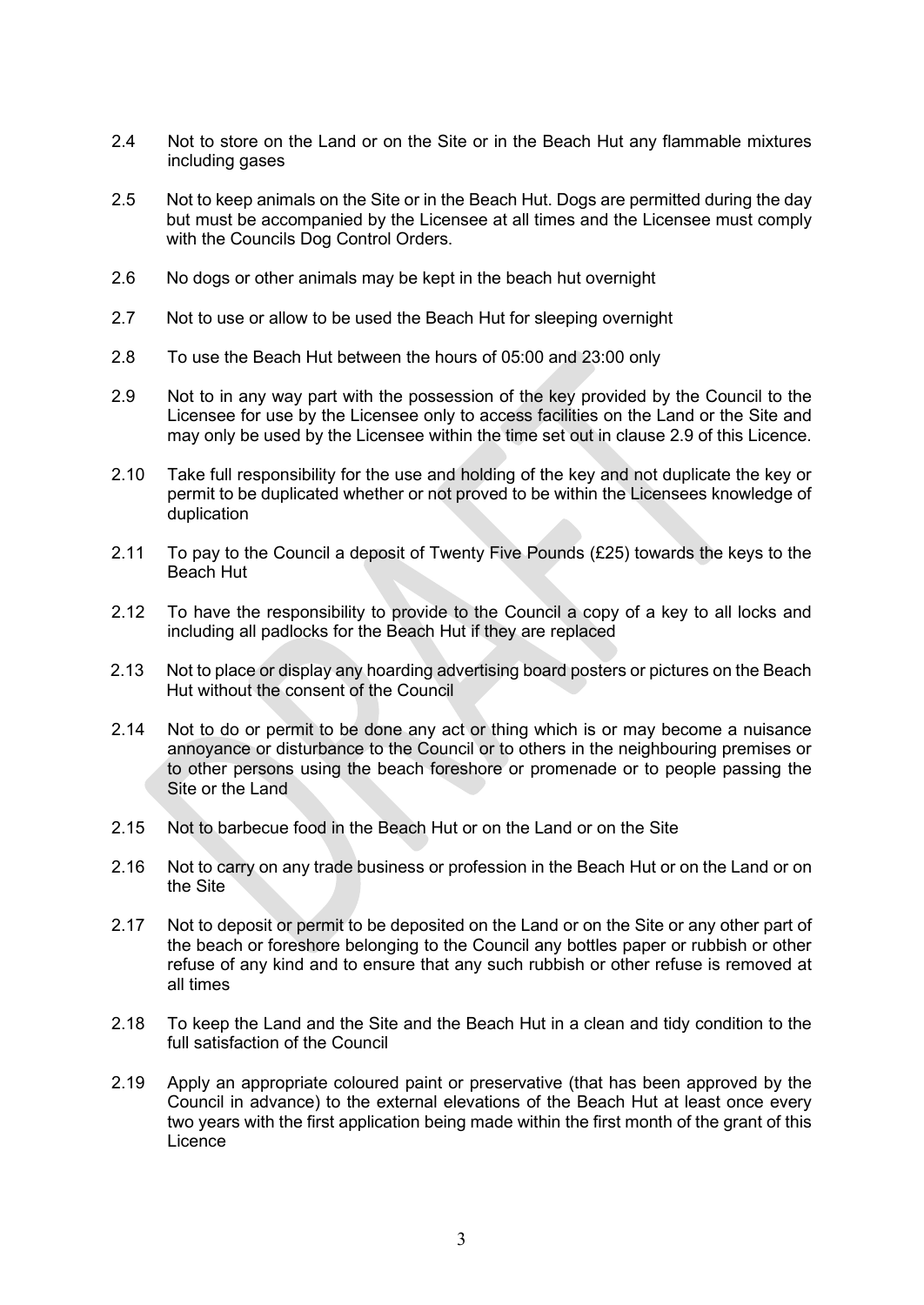- 2.20 To keep the Beach Hut locked and secured and with the Beach Hut number clearly displayed on the front of the Beach Hut
- 2.21 To repair acts of any vandalism in a timely manner (including the removal of any graffiti)
- 2.22 Not to erect any other building or structure on the Land or on the Site or make any alteration or addition to the Beach Hut without the written consent of the Council
- damages actions costs claims demands proceedings and expenses arising from 2.23 To indemnify the Council and keep them indemnified from and against all losses damage to property or death of or injury to any persons either directly or indirectly as a result of this licence
- 2.24 To permit the Council or its duly authorised Officers to enter upon the Land and the Site at all times in order to examine the condition of the Beach Hut to ensure the Licensee is complying with the provisions of this licence or for any other purpose they see fit
- enter the Beach Hut in order to inspect or carry out any sea defence works 2.25 To allow the Environment Agency local coast protection authorities or their agents to
- 2.26 To be responsible for insuring any contents of the Beach Hut against loss or damage by fire and other usual risks
- 2.27 To advise the Council within one calendar month of any change of address or contact details and pay to the Council an administration fee for recording the change if demanded
- 3. It is hereby further agreed as follows:
- 3.1 The Licensee shall not sub-let or part with possession or responsibility of the Beach Hut or the Land or the Site or any part thereof
- 3.2 The Licensee may bring this Licence to an end by giving the Council not less than one month's notice in writing at any time in which case the Licensee shall not be entitled to any rebate of the annual licence fee
- 3.3 If there shall be any breach of these conditions or if the annual licence fee has not been paid within 28 days after the payment was due the Council shall be entitled to terminate this licence either:
	- 3.3.1 at any time after 28 days notice has been given of non-payment of the annual licence fee and where the annual licence fee (or part) remains unpaid;
	- 3.3.2 at any time if the Council has served a notice on the Licensee to remedy any other breach and after 28 days of the notice the breach has not been complied with;
	- 3.3.3 If the Council gives notice of termination the licensee shall have one month to remove the contents and dispose of them (provided it promptly gives notice to the Licensees of its intention to do so) and the Licensees will be liable for any remove the contents of the Beach Hut and if they fail to do so the Council may associated costs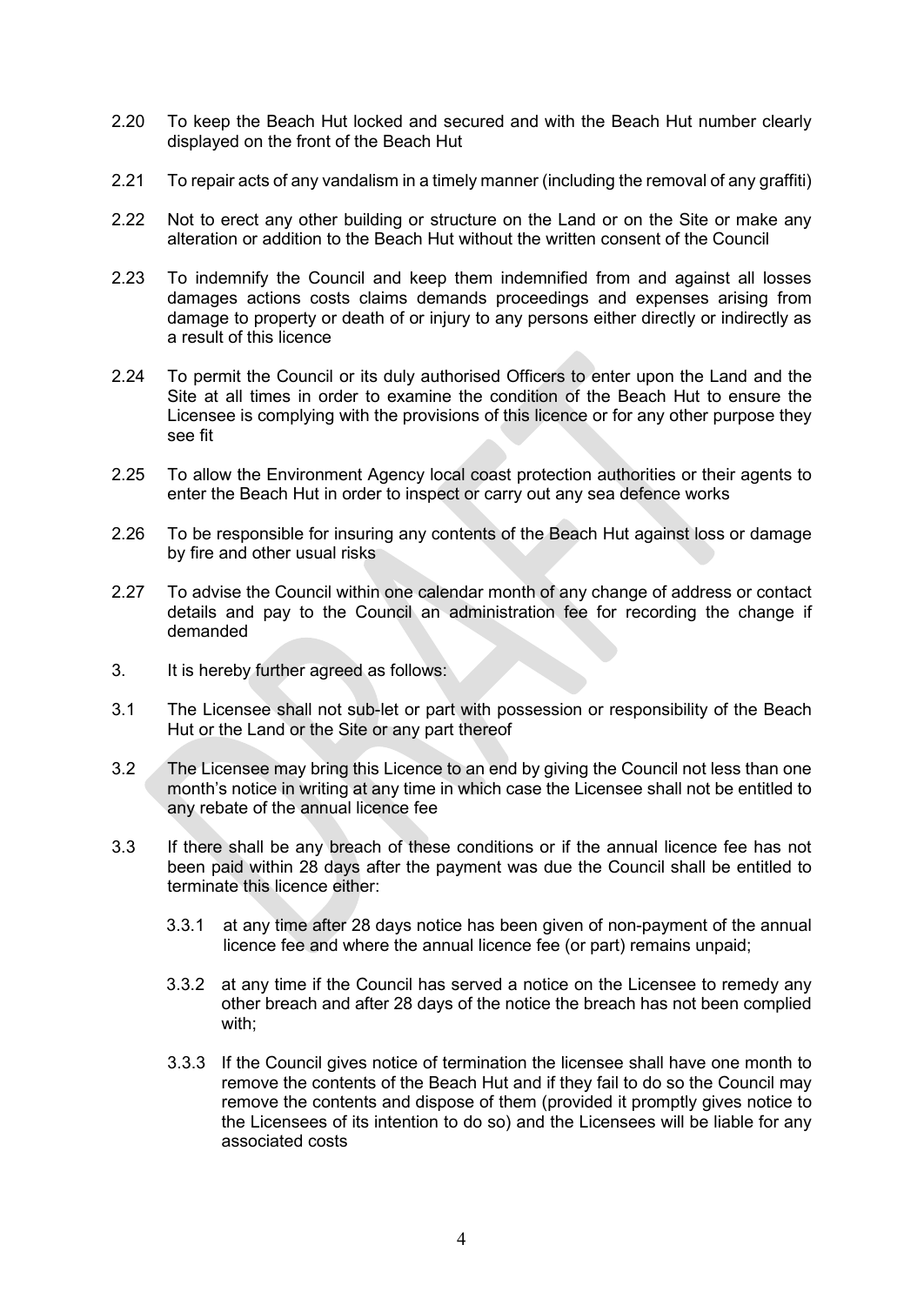- 3.4 The Council will keep the Beach Hut insured against damage or destruction by fire and other usual risks
- 3.5 In the event of the Beach Hut being damaged or otherwise rendered unusable from fire or other usual risks a refund of the Licence fee shall be granted on a pro rata basis
- 3.6 The Council shall not be responsible for any damage accidental or otherwise that may occur to the contents of the Beach Hut or for any injury to the owner or visitors to the Beach Hut
- 3.7 The Council have the discretion to reasonably increase the licence fee which shall have been previously notified in writing to the Licensee pursuant to the Council's annual Fees and Charges review process
- and shall be deemed to be sufficiently served on the Council if sent by first class post House East Street Sittingbourne Kent ME10 3HT or alternatively, to the Council's designated email account at beachhuts@swale.gov.uk 3.8 Any notice to be served on the Council under the terms of this licence shall be in writing addressed to the Leisure and Technical Services Swale Borough Council Swale
- 3.9 This licence is personal to the Licensee only and the Licensee shall not assign the right hereby granted to any other person
- Licensee nor shall anything herein contained whether express or implied shall grant to 3.10 This agreement constitutes a licence only and confers no tenancy or Lease upon the or confer on or be construed as granting to or conferring on the Licensee any estate or interest in the said Land which shall remain in the possession of the Council subject only to the rights hereby granted

This licence has been entered into on the date stated at the beginning of it

 SIGNED as a DEED for and on behalf of )  **SWALE BOROUGH COUNCIL** )

| SIGNED as a DEED by the said        |  |
|-------------------------------------|--|
| XXXXXXX XXXXXXX in the presence of: |  |

| Witness Signature |
|-------------------|
|                   |
|                   |
|                   |
|                   |